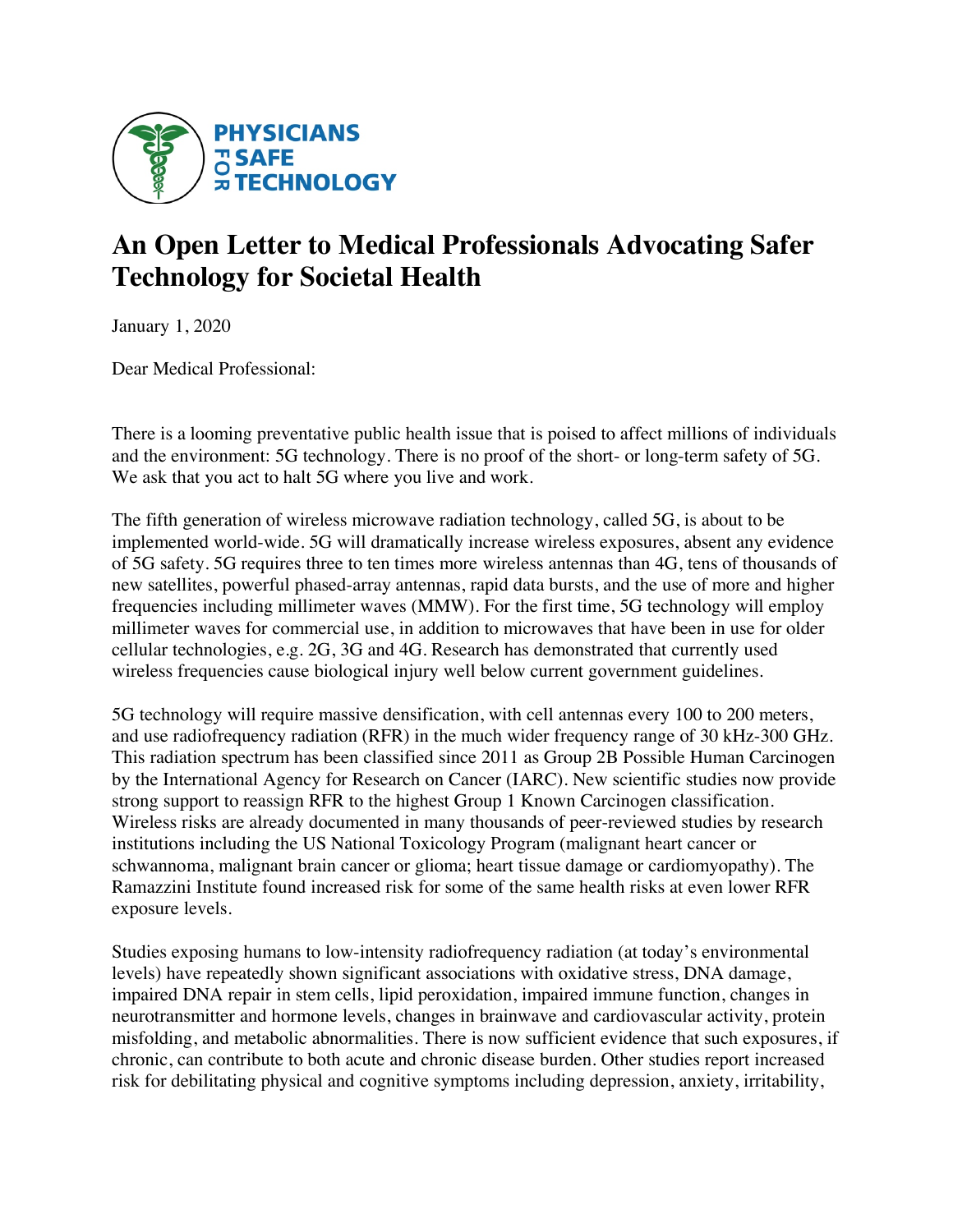psychosis, headaches, memory loss, learning disability, joint pain, limb pain, paresthesia, allergies, dermatitis, nausea, fatigue, insomnia, indigestion, and motor dysfunction.

As an expansion upon existing wireless frequencies, 5G will likely amplify already detrimental effects of 2G, 3G, and 4G. The shorter wavelengths of 5G are expected to deposit very high levels of RF energy in just the first few millimeters of skin and eye tissue, raising concerns for increasing the risk for skin cancers and heat damage to both the eyes and testes. Skin signaling can affect neurotransmitter and immune cell function deeper within the body through complex nervous system interactions that can alter metabolism, reproduction and mental functioning.

Telecommunications interests are ignoring these risks to create a new market of high tech phones, which will be accompanied by multiple carriers placing 5G wireless small cell antenna on every urban street corner.

In contrast to tobacco or opioids, wireless exposures are inescapable and telecommunications interests infinite. The industry dominates media, expert groups, and research through funding as well as through ties with other financially-invested industries and regulatory agencies. Little independent funding exists globally to study wireless risks.

Despite a clear warning from scientists, 5G deployment will occur without pre-market testing or evidence of safety, while already there is clear evidence this could be hazardous. Telecommunication industries around the world continue to develop and deploy these technologies ahead of full knowledge of health risks and without the informed consent of those who are affected in their homes, schools, and workplaces, i.e. in daily life.

Medical expert groups, academic institutions, scientists and medical research are in some cases heavily influenced by donors or business interests, leading to denial of serious environmental health risks. Please adopt a stance in favor of the Precautionary Principle and which recognizes the role of electromagnetic pollution in ill health.

Doctors play a pivotal role in setting cultural and health norms. In the legal arena doctors are conferred status as experts. Many patients trust and follow the advice of their doctors and medical authorities. Doctors are well-positioned to break through intractable, misguided misinformation on 5G wireless technologies and guide patients towards wired connectivity, respectful of privacy, security, and environmental health. Building biologists also promote wired technology and include a low RFR environment in their 25 principles of building biology as a pathway to healthier homes.

Please take the time to study and become fully informed about the health impacts of wireless technology so that you can better protect yourself, your family, and your patients, in addition to influencing colleagues and politicians.

## **Enc** (1)

*Written by Last Tree Laws (LastTreeLaws.com). Thanks to Physicians for Safe Technology (MDSafeTech.org)* for their editing and endorsement*. Thanks to Stop 5G International* for their efforts and collaboration.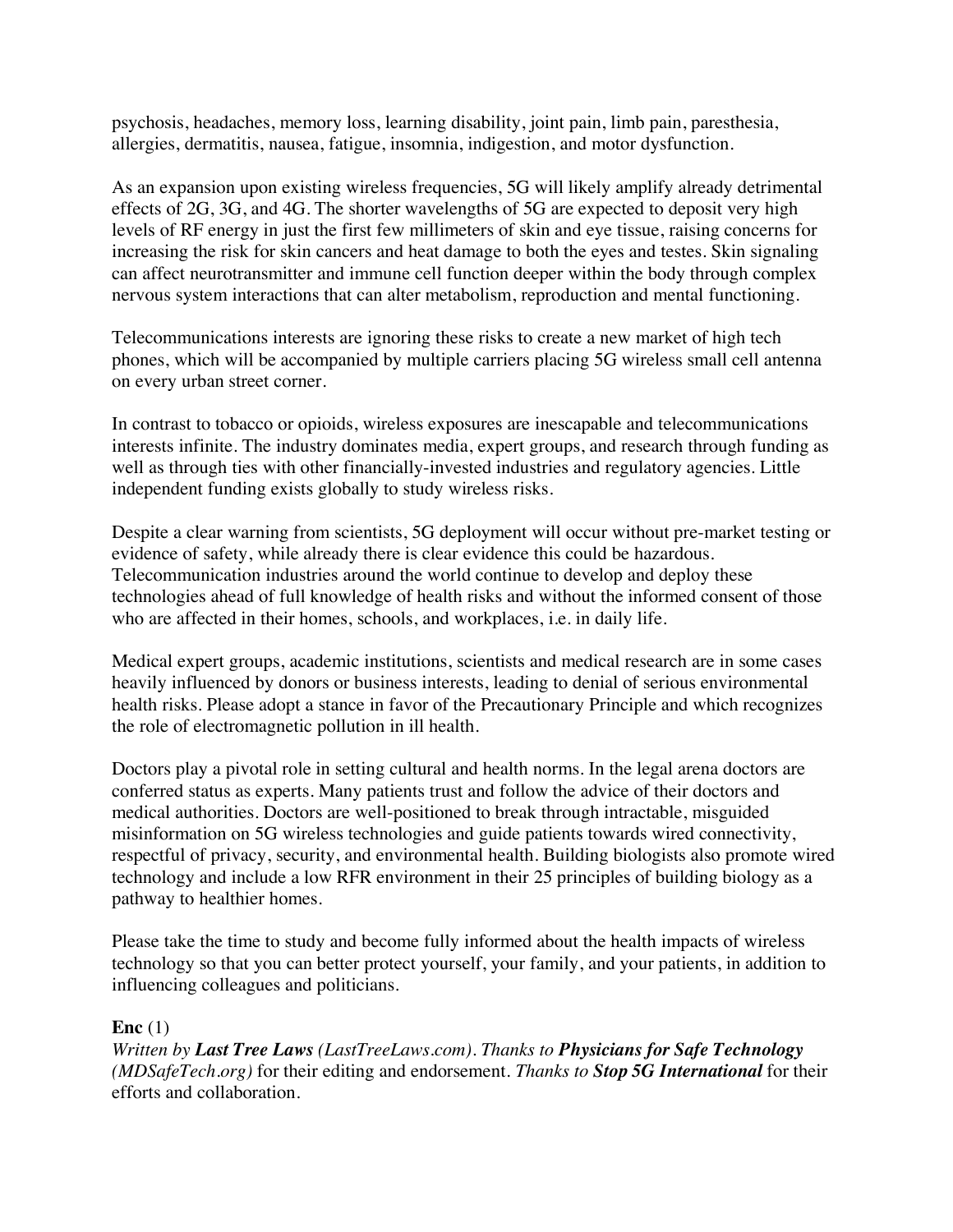#### **RESOURCES:**

| AAEMonline.org                                                                                  | GolombResearchGroup.org  | PHIREmedical.org   |
|-------------------------------------------------------------------------------------------------|--------------------------|--------------------|
| BioInitiative.org                                                                               | HealthandEnvironment.org | PhoneGateAlert.org |
| BetweenRockandHardPlace.wordpress.com   KompetenzInstitute.org/brochures   WeAreTheEvidence.org |                          |                    |
|                                                                                                 |                          |                    |
| EHTrust.org                                                                                     | ISDE.org                 | Powerwatch.org.uk  |
| EMF-Portal.org/en                                                                               | MdSafeTech.org           | SafeG.net          |
| <b>EMFScientist.org</b>                                                                         | MicrowaveNews.com        | SaferEMR.com       |
| EnvironmentandCancer.com                                                                        | ORSAA.org                | 5GSpaceAppeal.org  |

#### **SELECTED REFERENCES:**

#### *5G Densification*

Afflerbach, A., CTC Technology & Energy. (2017 Nov 10). **Comparison of RF exposure and distance from a small cell site.** Study contracted for Montgomery County, Maryland. Columbia Telecommunications Corporation.

Collins, M (2018 Feb) **Are you read for 5G?** Mckinsey & Co. https://www.mckinsey.com/industries/telecommunications/our-insights/are-you-ready-for-5G

# *5G Effects*

Betzalel N, Ben Ishai P, Feldmann Y (2018) **The human skin as a sub-THz receiver -Does 5G pose a danger to it or not?** *Environmental Research, 163*:208-16. doi: 10.1016/j.envres.2018.01.032.

Di Ciaula A. (2018) **Towards 5G communication systems: Are there health implications?** *International Journal of Hygiene and Environmental Health, 221*(3):367-75. doi: 10.1016/j.ijheh.2018.01.011.

Moskowitz, JM. (2019 Oct 17) **We Have No Reason to Believe 5G Is Safe.The technology is coming, but contrary to what some people say, there could be health risks.** *Scientific American*. https://blogs.scientificamerican.com/observations/we-have-no-reason-to-believe-5g-is-safe/

Neufeld E, Kuster N. (2018) **Systematic Derivation of Safety Limits for Time-Varying 5G Radiofrequency Exposure Based on Analytical Models and Thermal Dose.** [Note: study tested 10 GHz]. *Health Phys*, *115*(6):705- 711. doi: 10.1097/HP.0000000000000930.

Simko M & Mattsson MO (2019) **5G wireless communication and health effects—a pragmatic review based on available studies regarding 6 to 100 GHz**, *Int Jour Env Res Pub Health*, *16*:3406. doi: 10.3390/ijerph16183406.

Russell CL. (2018) **5G wireless telecommunications expansion: Public health and environmental implications.**  *Environ Res, 165*:484-495. doi: 10.1016/j.envres. 2018.01.016 or at https://ecfsapi.fcc.gov/file/10913927726988/5%20G%20wireless%20telecommunications%20expansion%3A%20P ublic%20health%20and%20environmental%20implications.pdf

Zalyubovskaya NP (1977) [**Biological effects of millimeter radiowaves**.] *VRACHEBNOYE DELO, 3*:57. Available at https://www.cia.gov/library/readingroom/docs/CIA-RDP88B01125R000300120005-6.pdf.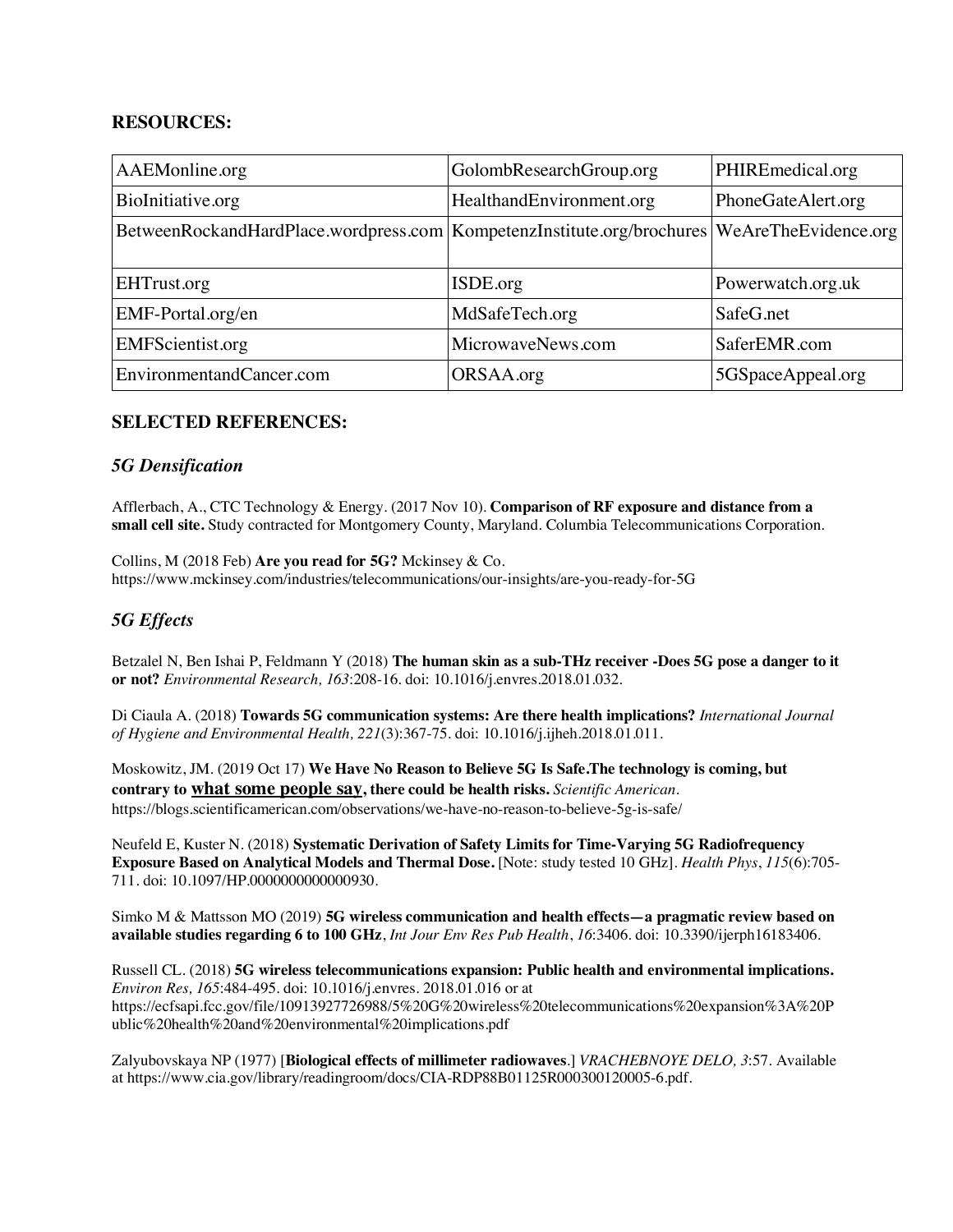#### *Cancer*

Hardell L, Carlberg M (2013) **Using the Hill viewpoints from 1965 for evaluating strengths of evidence of the risk for brain tumors associated with use of mobile and cordless phones**. *Rev Environ Health*, *28*(2-3):97-106. doi: 10.1515/reveh-2013-0006.

Huss A, Egger M, Hug K, Huwiler-Müntener K, Röösli M (2007) **Source of Funding and Results of Studies of Health Effects of Mobile Phone Use: Systematic Review of Experimental Studies.** *Environmental Health Perspectives, 115*(1):1-4. doi:10.1289/ehp.9149

Lin JC (2019) **The Significance of Primary Tumors in the NTP Study of Chronic Rat Exposure to Cell Phone Radiation** [Health Matters]**.** *IEEE Microwave Magazine*. 20(11):18-21. doi:10.1109/MMM.2019.2935361. [References NTP and Ramazzini studies]

Prasad M, Kathuria P, Nair P, Prasad K (2017) **Mobile phone use and risk of brain tumors: a systematic review of association between study quality, source of funding, and research outcomes**. *Neurol Sce*, *38*(5): 797-810. doi: 10.1007/s10072-017-2850-8

Siegel D, Li J, Henley SJ, Wilson R, Lunsford RB, Tai E, Van Dyne E. **Incidence Rates and Trends of Pediatric Cancer United States 2001–2014**. Poster presentation at the American Society of Pediatric Hematology/Oncology Conference, Pittsburgh, PA. May 2-5, 2018.

Wyde et al. **Final National Toxicology (NTP) Report 2018.** NTP TECHNICAL REPORT ON THE TOXICOLOGY AND CARCINOGENESIS STUDIES IN Hsd:SPRAGUE DAWLEY SD RATS EXPOSED TO WHOLE-BODY RADIO FREQUENCY RADIATION AT A FREQUENCY (900 MHz) AND MODULATIONS (GSM AND CDMA) USED BY CELL PHONES. For Peer Review March 26-28, 2018. NIH. https://ntp.niehs.nih.gov/ntp/about\_ntp/trpanel/2018/march/tr595peerdraft.pdf

## *Cancer Synergism*

Soffritti M & Giuliani L [Ramazzini Institute] (2019) **The carcinogenic potential of non-ionizing radiations: The cases of S-50 Hz MF and 1.8 GHz GSM radiofrequency radiation.** *Basic Clin Pharmacol Toxic, 125(*Suppl 3):58-69. https://www.ncbi.nlm.nih.gov/pubmed/30801980

#### *Environment*

Cucurachi et al (2012) **A review of the ecological effects of radiofrequency electromagnetic fields (RF-EMF).** *Environment International, 51C*:116-140 https://www.researchgate.net/publication/233974663 A review of the ecological effects of r adiofrequency\_electromagnetic\_fields\_RF-EMF

## *Healthy Homes*

**25 Building Biology Principles: Your Pathway to Healthier Homes.** Building Biology Institute. The science of healthy Buildings. https://buildingbiologyinstitute.org/about/25-principles-of-building-biology/

#### *Mental and Cognitive Health*

Lai H (2019) Research Summaries: RFR Neurological Effect Abstracts. Bioinitiative 2012. Available online at https://bioinitiative.org/research-summaries